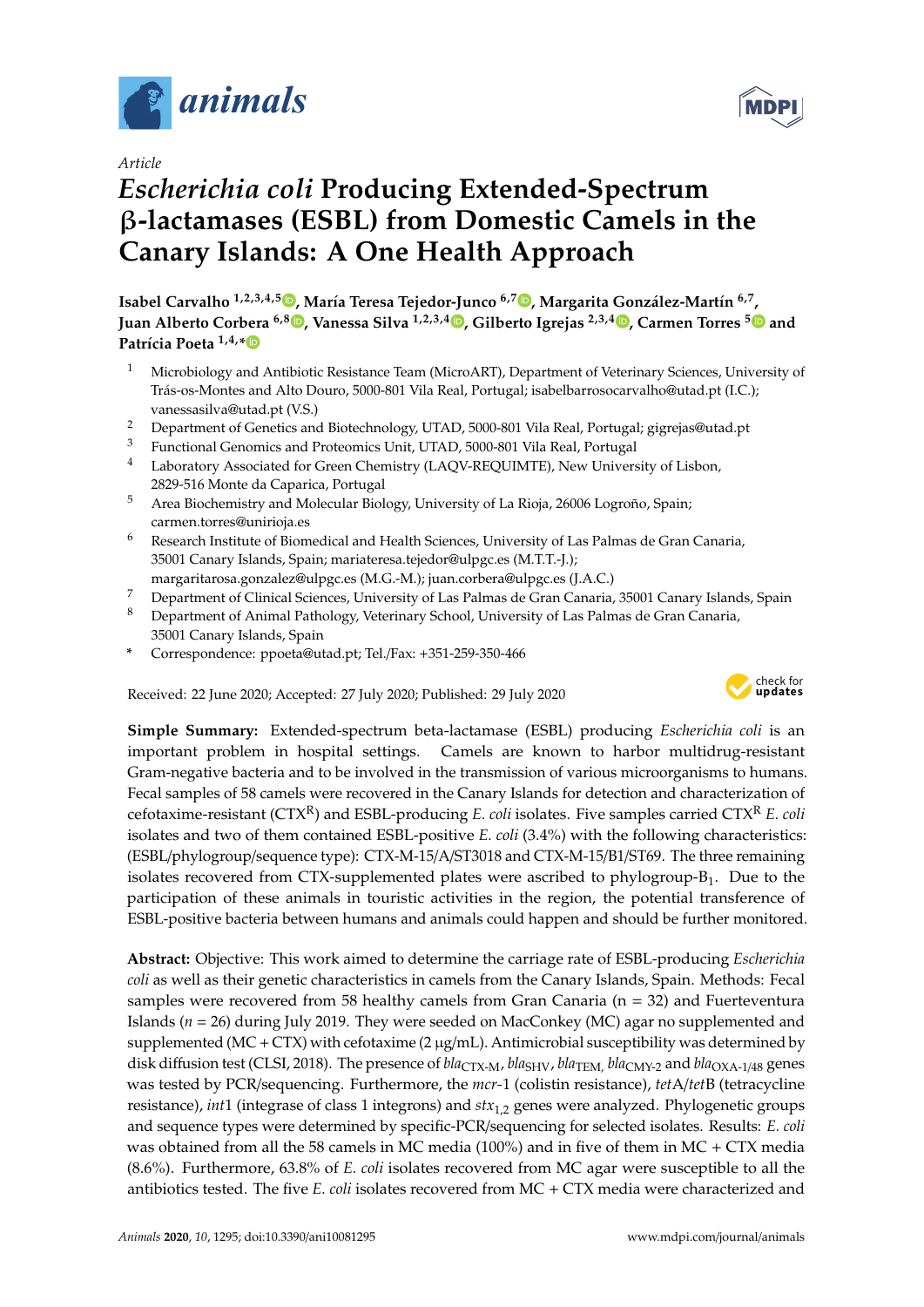two of them were ESBL-producers (3.4%). Both ESBL-producer isolates carried the *bla*CTX-M-15 gene and belonged to the lineages ST3018 (phylogroup A) and ST69 (phylogroup B1). The 3 ESBL-negative isolates recovered from MC-CTX plates were ascribed to phylogroup- $B_1$ . Conclusions: Camels can be a source of ESBL-producer bacteria, containing the widespread *bla*CTX-M-15 gene associated with the lineages ST3018 and ST69.

**Keywords:** antimicrobial resistance; extended-spectrum β-lactamases; *Escherichia coli*; camels

# **1. Introduction**

During the last decade, different studies have been published in Europe regarding antimicrobial resistance among Enterobacteriaceae in wild animals [\[1](#page-5-0)[–4\]](#page-5-1), pets [\[5](#page-5-2)[–9\]](#page-5-3) and humans [\[10–](#page-5-4)[13\]](#page-6-0). The excessive and sometimes inappropriate antibiotic use in both human and veterinary medicine has been considered as one of the main contributors of the selection and dissemination of multidrug-resistant (MDR) bacteria [\[14](#page-6-1)[,15\]](#page-6-2). According to the World Health Organization (WHO) [\[16\]](#page-6-3), the abuse and misuse of these drugs can also lead to this global health concern and compromise prevention and treatment of an increasing range of infections caused by bacteria.

*Escherichia coli,* belonging to the Enterobacteriaceae family, is a normal inhabitant of the human intestine, but at the same time, it is an important opportunistic pathogen associated with severe sepsis and urinary infections, among other infections at hospital level [\[17](#page-6-4)[,18\]](#page-6-5). In the case of camels, diarrhea and other infectious diseases are considered to be the main causes of economic loss associated with poor growth, medication costs, and animal death [\[19\]](#page-6-6). In the last few years, the number of researches on the epidemiology of MDR bacteria has increased in both hospital and community settings around the world, with special attention to extended-spectrum β-lactamase (ESBL), plasmid mediated AmpC β-lactamase (pAmpC), and carbapenemase production in Enterobacteriaceae [\[20\]](#page-6-7). The genes encoding these enzymes are frequently plasmid-located and can be horizontally transferred to other bacteria [\[21\]](#page-6-8). The spread of *E. coli* isolates producing CTX-M-type beta-lactamases is mostly responsible for the increased incidence of ESBL, especially CTX-M-15 variant, both in animals and humans [\[18](#page-6-5)[,22](#page-6-9)[–25\]](#page-6-10).

Regarding the collaborative and multi-disciplinary "One Health" approach, the interaction between animal, human, and environmental health is required. In this line, Canarian camels are in contact with humans, and both with the environment, disseminating the presence of potential resistant bacteria between the three axes of One Health.

To our knowledge, this is the first report on ESBL-producing bacteria performed in camels from Europe, specifically, the Canary Islands. Even though antibiotic resistance in camels has been less studied than in other domestic animals worldwide [\[26](#page-6-11)[–30\]](#page-7-0), they might have an important role in the spread of ESBL/pAmpC bacteria [\[19,](#page-6-6)[24,](#page-6-12)[31,](#page-7-1)[32\]](#page-7-2). Due to the participation of camels in touristic activities in the region, the close interaction between camels and humans facilitates the potential transference of ESBL-positive bacteria, highlighting the need for further work in this area. The aim of this research was to determine the carriage rate of ESBL-producing *E. coli* as well as their genetic lineages in camels from Fuerteventura and Gran Canaria (Canary Islands), Spain.

#### **2. Materials and Methods**

## *2.1. Animals and Sampling*

A total of 58 fecal samples were recovered from apparently healthy camels (*Camelus dromedaries*) used in touristic activities from Gran Canaria (*n* = 32) and Fuerteventura (*n* = 26) Islands during July 2019 (Figure S1). It is important to note that these animals were in contact with humans in touristic activities (domestic animals) and the camels from the same island were in contact with each other. One fecal sample per animal was obtained rectally using a sterile cotton swab during a veterinarian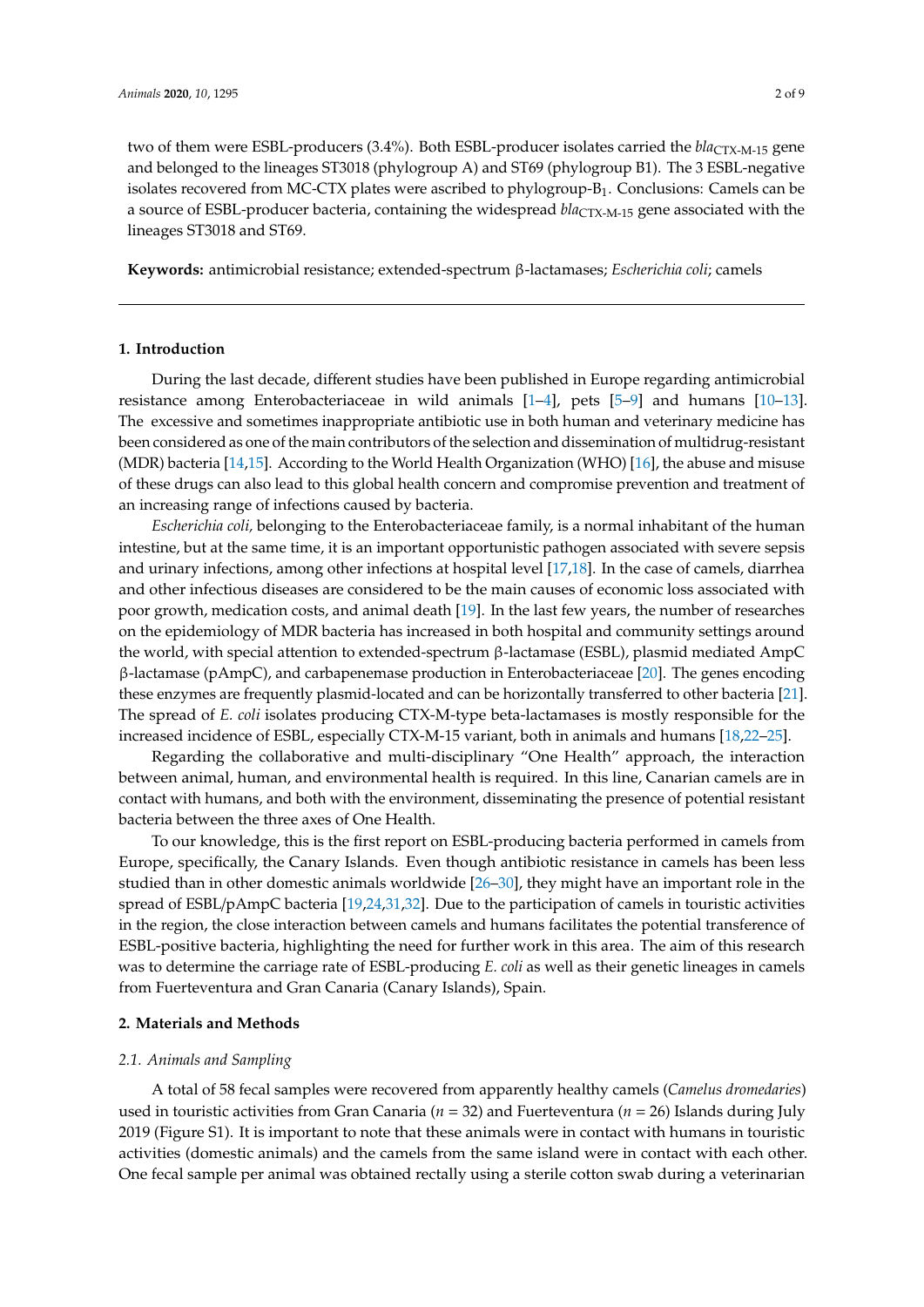intervention and all samples were dispatched immediately to the Research Institute of Biomedical and Health Sciences (University of *Las Palmas de Gran Canaria*, Spain).

#### *2.2. Escherichia coli Isolation*

The fecal samples were inoculated onto MacConkey agar plates non supplemented (MC) and supplemented with 2  $\mu$ g/L of cefotaxime (MC + CTX) for cefotaxime resistant (CTX<sup>R</sup>) *E. coli* recovery. The plates were incubated for 24 h at 37 °C and colonies growing with a typical morphology for *E. coli* (red or pink, non-mucoid colonies) were recovered; they were identified by classical biochemical methods named IMViC (Indol, Methyl-red, Voges–Proskauer and Citrate) and also for Analytical Profile Index (API 20E gallery). In order to confirm the bacterial species identification, the matrix-assisted laser desorption/ionization time-of-flight mass spectrometry method (MALDI-TOF MS, Bruker) was applied in the Laboratory of Biochemistry and Molecular Biology in the University of La Rioja (Logroño, Spain). One *E. coli* per sample on each of the media used was kept and characterized by genetic methods.

## *2.3. Susceptibility Testing*

Antimicrobial susceptibility testing was performed on Mueller-Hinton agar using the disk diffusion method, according with Clinical Laboratory Standards Institute standard guidelines CLSI, 2018<sup>33</sup>. *E. coli* isolates were tested against the following antimicrobial agents (µg/disk): ampicillin (10), amoxicillin + clavulanic acid (20 + 10), cefoxitin (30), cefotaxime (30), ceftazidime (30), aztreonam (30), imipenem (10), tetracycline (30), ciprofloxacin (5), trimethoprim-sulfamethoxazole (1.25 + 23.75), gentamicin (10), tobramycin (10), streptomycin (10), and amikacin (30). The strains were recorded as susceptible, intermediate, or resistant according to the zone diameter interpretative standards recommended by CLSI (2018) [\[33\]](#page-7-3). The detection of ESBL production was carried out using three disks of antibiotics in the same line: cefotaxime, ceftazidime, and amoxicillin/clavulanic acid (CLSI, 2018)<sup>33</sup>. Based on the disc diffusion method for these three antimicrobials, we concluded if the isolate were ESBL positive when was visible the ghost zone between these antibiotics.

### *2.4. DNA Extraction and Quantification*

Genomic DNA from MDR strains was extracted using the InstaGene Matrix (BioRad, Hercules, CA, USA), according to the manufacturer's instructions. In order to quantify the DNA concentration and the level of purity, the absorbance readings were taken at 260 and 280 nm (Spectrophotometer ND-100, Nanodrop Thermo Fisher Scientific, Wilmington, DE, USA).

#### *2.5. Antibiotic Resistance Genes*

The genetic basis of resistance was investigated using PCR/sequencing of the obtained amplicons. Positive controls of the University of La Rioja (Logroño, Spain) were used in this study.

The presence of the *bla*<sub>CTX-M</sub> (groups 1 and 9), *bla*<sub>SHV</sub>, *bla*<sub>CHM</sub>, *bla*<sub>OXA-1</sub>, *bla*<sub>OXA48</sub>, *bla*<sub>CMY-2</sub>, and *bla<sub>KPC</sub>* genes [\[34\]](#page-7-4) was tested by PCR/sequencing [\[35,](#page-7-5)[36\]](#page-7-6). It is important to note that CTX-M genes were tested for ESBL-positive isolates while the isolates with the typical AmpC phenotype, the presence of *bla*CMY-2 gene was tested. Furthermore, the *mcr-*1 (colistin resistance), *tet*A/*tet*B (tetracycline resistance), *int*1 genes (integrase of class 1 integrons), as well as the *stx*1,2 genes were also analyzed. Phylogenetic classification of *E. coli* isolates was performed according to the existence of *chu*A, *yja*A, and TSPE4.C2 [\[37\]](#page-7-7).

#### *2.6. Multilocus Sequence Typing of E. coli Isolates*

The multilocus sequence typing (MLST) with seven housekeeping genes (*icd*, *fum*C, *mdh*, *adk*, *rec*A, *pur*A, and *gyr*B) was carried out in the two ESBL-producing isolates, according to the protocol for *E. coli* on the PubMLST site [\[38\]](#page-7-8). The allele combination was determined after sequencing the seven genes, and the sequence type (ST) and clonal complex (CC) was identified.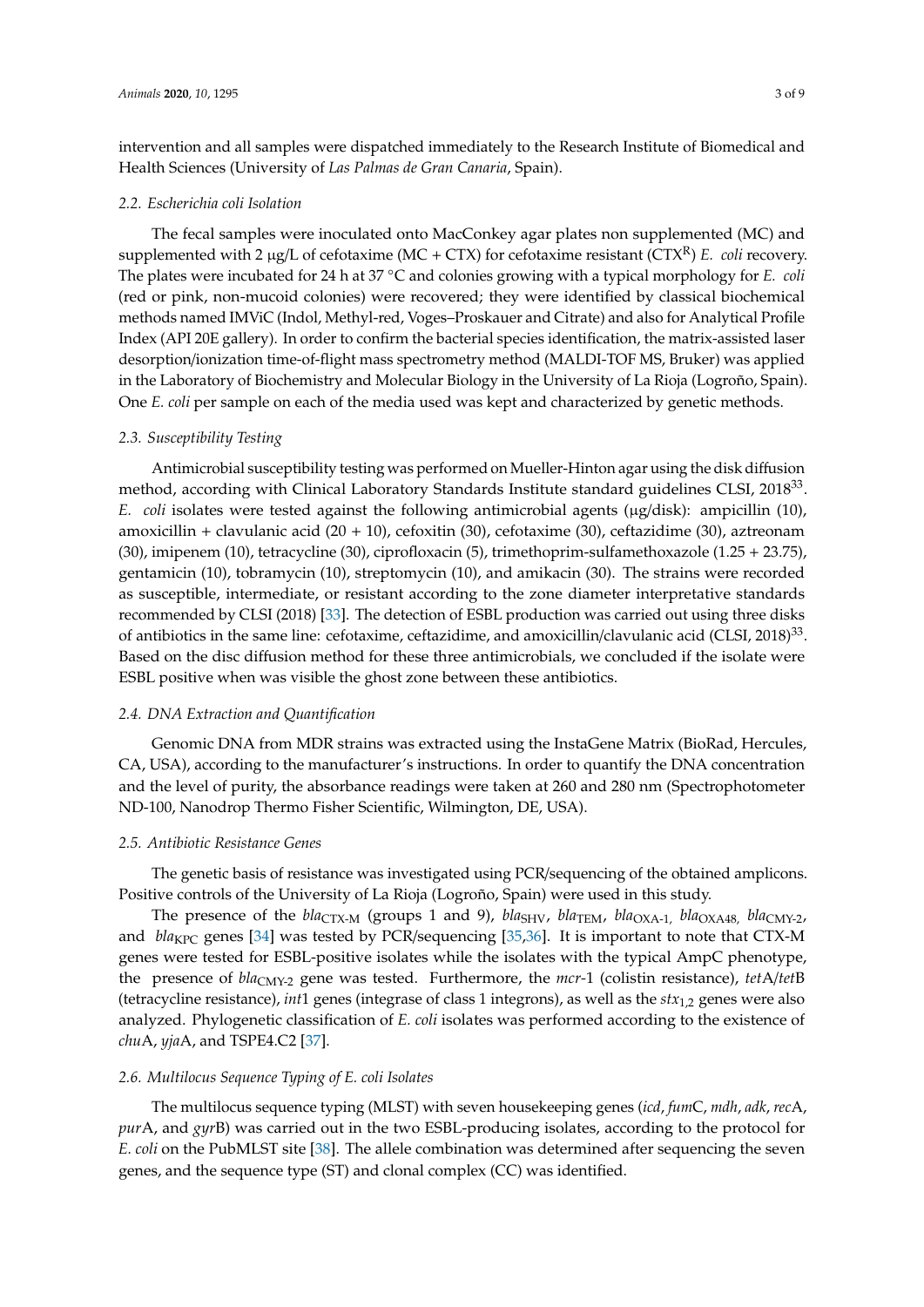#### **3. Results and Discussion**

#### *3.1. Characteristics of E. coli Isolates Obtained in Non-Supplemented Media (MC)*

*E. coli* isolates were recovered from all fecal samples in MC plates, and a collection of 58 isolates were obtained (one/sample). The percentages of antimicrobial resistance in these *E. coli* isolates are presented in Table [1.](#page-3-0) Most of our isolates were susceptible to all antibiotics tested (*n* = 37, 63.8%) and only two isolates (5.2%) showed a MDR phenotype (resistance to at least three families of antibiotics). Resistance to ampicillin was detected in 34.5% of isolates and to streptomycin in 10.3%. None of the isolates obtained in MC plates (without antibiotic supplementation) showed resistance to amoxicillin-clavulanic acid, broad spectrum cephalosporins (cefotaxime and ceftazidime) aminoglycosides (except streptomycin), or imipenem. Moreover, all these isolates showed susceptibility to ciprofloxacin (Table [1\)](#page-3-0).

<span id="page-3-0"></span>**Table 1.** Resistance phenotype of *E. coli* isolates recovered of fecal samples of healthy camels from MC plates (non-supplemented with cefotaxime).

| Resistance Phenotype <sup>a</sup> | <b>Number of Isolates</b> | Origin (Number of Samples) b |  |  |
|-----------------------------------|---------------------------|------------------------------|--|--|
| Susceptible                       | 37                        | $GC(15)$ , FV $(22)$         |  |  |
| AMP                               | 15                        | $FV(3)$ , GC $(12)$          |  |  |
| AMP, S                            |                           | GC(3)                        |  |  |
|                                   |                           | GC.                          |  |  |
| AMP, S, TET, SXT                  |                           | GC.                          |  |  |
| AMP, S, TET                       |                           | FV                           |  |  |

Legend: <sup>a</sup> AMP—ampicillin; S—streptomycin; TET—tetracycline; SXT—trimethoprim-sulfamethoxazole; <sup>b</sup> GC— Gran Canaria; FV—Fuerteventura.

To our knowledge, there were few reports in which fecal *E. coli* isolates, recovered without antibiotic selection from healthy camels, were studied for antimicrobial resistance. In this line, *E. coli* isolates were detected in fecal samples from apparently healthy camels in Bangladesh [\[39\]](#page-7-9) and, in contrast, from diarrheic camel calves in Saudi Arabia [\[40\]](#page-7-10); however, they lacked data about antibiotic resistance genes.

#### *3.2. Characteristics of E. coli Obtained in Supplemented Media (MC-CTX)*

*Escherichia coli* isolates were recovered in five of the 58 tested samples, when they were cultured in MC + CTX plates. Table [2](#page-3-1) shows the characteristics of these isolates.

<span id="page-3-1"></span>**Table 2.** Antimicrobial resistance phenotype and genotype of *Escherichia coli* isolates recovered of fecal samples of healthy camels from MC + CTX plates (supplemented with cefotaxime).

| <b>Isolate Number</b> | Origin <sup>a</sup> | ESBL <sup>b</sup> | Resistance Phenotype <sup>c</sup> | <b>B-Lactamases</b>      | <b>Resistance Genes</b>  | $P$ G <sup>d</sup> | MLST <sup>e</sup> |
|-----------------------|---------------------|-------------------|-----------------------------------|--------------------------|--------------------------|--------------------|-------------------|
| X1848                 | GC                  |                   | AMP, CTX, CAZ, TET, S, SXT        | CTX-M-15. TEM-1          | tetA, tetB, int1         | А                  | ST3018            |
| X2263                 | FV                  |                   | AMP, AMC, CTX, CAZ, SXT           | $CTX-M-15$               | -                        | B <sub>1</sub>     | ST <sub>69</sub>  |
| X1929                 | GC                  | N                 | AMP, FOX, CTX, CAZ                | $\overline{\phantom{0}}$ | -                        | B1                 |                   |
| X1849                 | FV                  | N                 | AMP, AMC, FOX, CTX, CAZ           | $\overline{\phantom{0}}$ | -                        | B1                 |                   |
| X1850                 | FV                  | N                 | AMP, AMC, CTX, CAZ                | $\overline{\phantom{0}}$ | $\overline{\phantom{a}}$ | B1                 |                   |

Legend: <sup>a</sup> GC—Gran Canaria; FV—Fuerteventura; <sup>b</sup> P—Positive, N—Negative; <sup>c</sup> AMP—ampicillin; CTX—cefotaxime; CAZ—ceftazidime; TET—tetracycline; S—streptomycin; *STX*—trimethoprim-sulfamethoxazole; AMC—amoxicillin– clavulanic acid; FOX—cefoxitin. d PG—Phylogroup; e MLST—MultiLocus Sequence Typing.

All of these five isolates were resistant to ampicillin, cefotaxime, and ceftazidime and three of them also to amoxicillin + clavulanic acid. Resistance to tetracycline and trimethoprim + sulfamethoxazole was found in one and two isolates, respectively (Table [2\)](#page-3-1). We also detected one strain with intermediate resistance to imipenem (isolate X2263), although it lacked the *bla*<sub>OXA48</sub> and *bla*<sub>KPC</sub> genes.

Two of the CTX<sup>R</sup> *E. coli* isolates were ESBL-producers, representing 3.4% of the total animals tested. A higher prevalence of ESBL-positive *E. coli* (26.9%) was found in a previous study in camels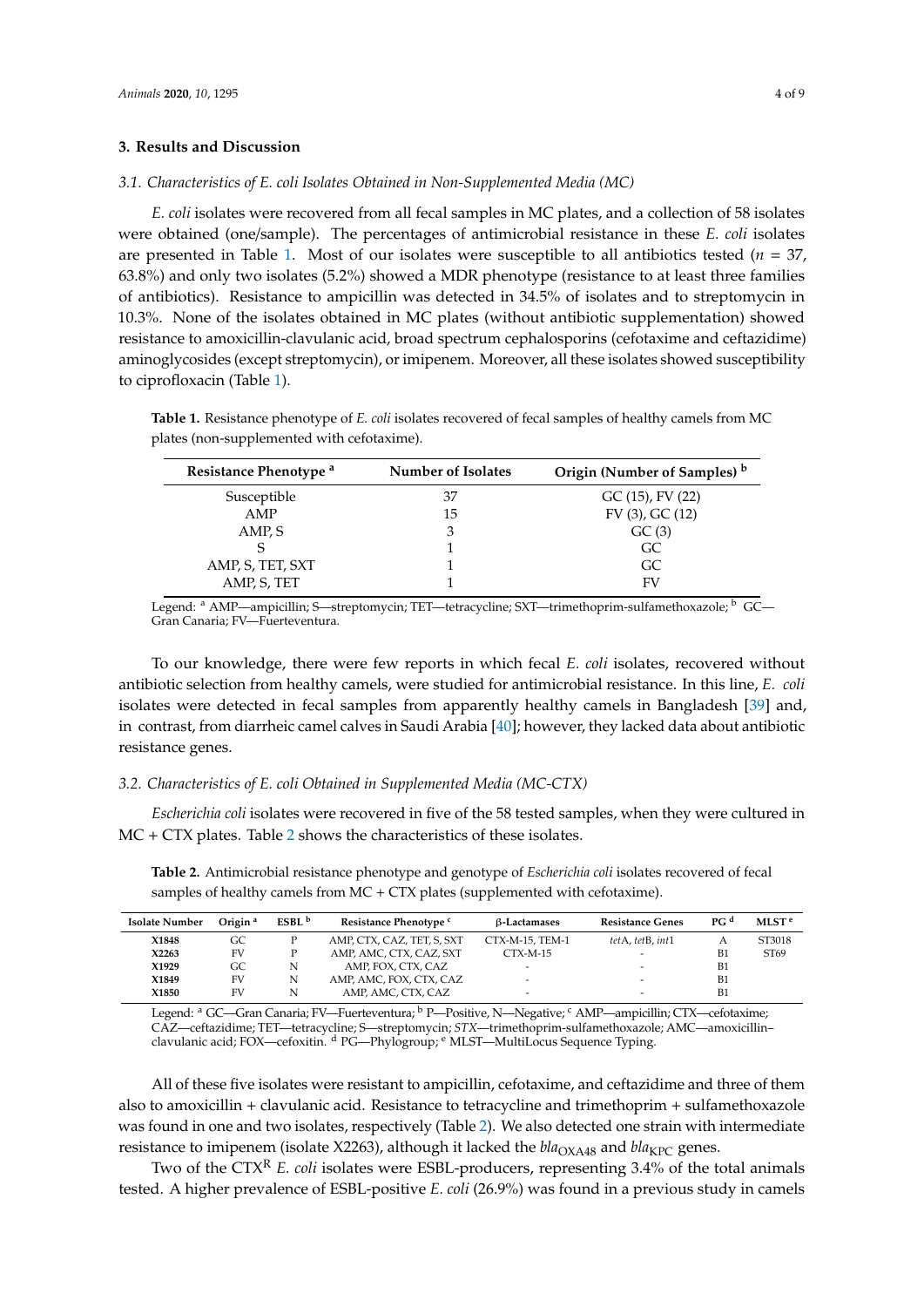from Saudi Arabia [\[41\]](#page-7-11). One of the ESBL-producing *E. coli* isolates of our study was obtained from a camel of Gran Canaria and it showed the following resistant genotype: *bla*<sub>CTX-M-15</sub>, *bla*<sub>TEM-1</sub>, *tet*A, and *tet*B; this isolate also carried the *int* gene encoding the integrase of class 1 integrons. Moreover, the other ESBL-positive isolate was collected from a camel of Fuerteventura and it was positive for bla<sub>CTX-M-15</sub> gene (Table [2\)](#page-3-1). The detection of ESBL-producing isolates in camels in this study could represent a public health concern if transmitted to humans [\[19\]](#page-6-6). These results are similar to the data obtained in the same animal species in a previous study, in which three ESBL-*E. coli* isolates carried  $bla_{\text{CTX-M-15}}$  ( $n = 2$ ) and  $bla_{\text{CTX-M-1}}$  genes ( $n = 1$ ) [\[24\]](#page-6-12). Furthermore, Ben Sallem, et al. [\[42\]](#page-7-12) detected the presence of  $bla_{CTX-M-1}$  in one isolate from a dromedary in Tunisia.

The three CTX<sup>R</sup> and ESBL-negative isolates recovered in MC + CTX plates of our study belonged to the B<sub>1</sub> phylogroup, and they did not carry any of the beta-lactamase genes tested, including *bla*<sub>CMY-2</sub> (Table [2\)](#page-3-1); these strains might carry other non-tested acquired AmpC beta-lactamases, or could present hyperproduction of the chromosomal AmpC beta-lactamase [\[43\]](#page-7-13).

The *mcr*-1 determinant, encoding colistin resistance, was studied in all *E. coli* isolates of this work, and all of them were *mcr-1* negative. However, other studies done in camels from different African cities found *E. coli* harboring the *mcr*-1 gene [\[24](#page-6-12)[,32\]](#page-7-2). None of our isolates were positive for the *stx*1 or *stx*2 genes, contrasting with the results obtained in a recent study done on fecal samples of African dromedary camels [\[44\]](#page-7-14).

The two CTX-M-15-positive isolates were ascribed to the sequence type ST3018 (phylogroup A) and ST69 (phylogroup B1; Table [2\)](#page-3-1). These results agree with the ones of Saidani, et al. [\[24\]](#page-6-12) and Bessalah, et al. [\[19\]](#page-6-6), suggesting the predominance of commensal *E. coli* isolates (phylogroups A and  $B_1$ ) in healthy camels from Tunisia. Furthermore, these results are in line with the detection of  $B_1$ phylogroup in the *E. coli* isolated from fecal sample from a dromedary in Tunisia [\[42\]](#page-7-12).

This unusual ST lineage (ST3018) had not been reported before in either humans or in camels' isolates. There are only two recent reports on ST3018 *E. coli*, one on isolates from dairy cattle in the USA [\[45\]](#page-7-15) and another one on isolates from a poultry farm in Ghana [\[46\]](#page-8-0), associated with the *bla*<sub>CTX-M-15</sub> gene. Additionally, our data revealed the presence of ST3018-CTX-M-15 *E. coli*, which should be considered a recent lineage detected in different ecosystems with relevance for animals and with potential transmission to humans (Table [2\)](#page-3-1).

Regarding the lineage ST69, detected in a CTX-M-15-positive *E. coli* isolate in this study, it has been previously referred to as a pandemic clonal lineage in humans implicated in extraintestinal infections [\[45\]](#page-7-15). The ST69 clone was previously reported as well among dairy cattle-associated *E. coli* carrying *bla*<sub>CTX-M-65</sub> gene in the Washington State [\[45\]](#page-7-15). Our results are also in line with the detection of ST69/*bla*CTX-M-1,15 among dogs and cattle in Europe [\[47\]](#page-8-1). Furthermore, a recent study showed the presence of ST69/  $bla_{\text{CTX-M-14,15}}$  among febrile urinary tract infections in children from France [\[48\]](#page-8-2). Interestingly, the dogs and humans of the family carried an identical CTX-M-group-9 *E. coli* ST69 strain, indicating interspecies transmission [\[49\]](#page-8-3). The same lineage was also present in both avian (gulls) and human populations in Chile [\[50\]](#page-8-4).

Very few reports have been produced on camels concerning the prevalence and characterization of ESBL-producer *E. coli* in the fecal microbiota of healthy camels, and most of the studies have focused on *E. coli* isolates in other domestic animals [\[51–](#page-8-5)[53\]](#page-8-6) or in camels only from the Africa continent [\[19](#page-6-6)[,24](#page-6-12)[,41\]](#page-7-11).

To our knowledge, this is the first study related to commensal ESBL-producing *E. coli* isolates recovered from camels in Spain (Canary Islands) and also the first report in Europe. This research is also an important contribution as a One Health approach.

#### **4. Conclusions**

This study demonstrated that camels could become a source of ESBL-producing *E. coli* isolates associated with recent clones ST3018 and ST69. For the first time in Spain and Europe, our study reported the presence and possible dissemination of the  $bla_{\text{CTX-M-15}}$  gene in *E. coli* isolates of fecal samples of camels in the Canary Islands, which could potentially be transferred to close-contact humans.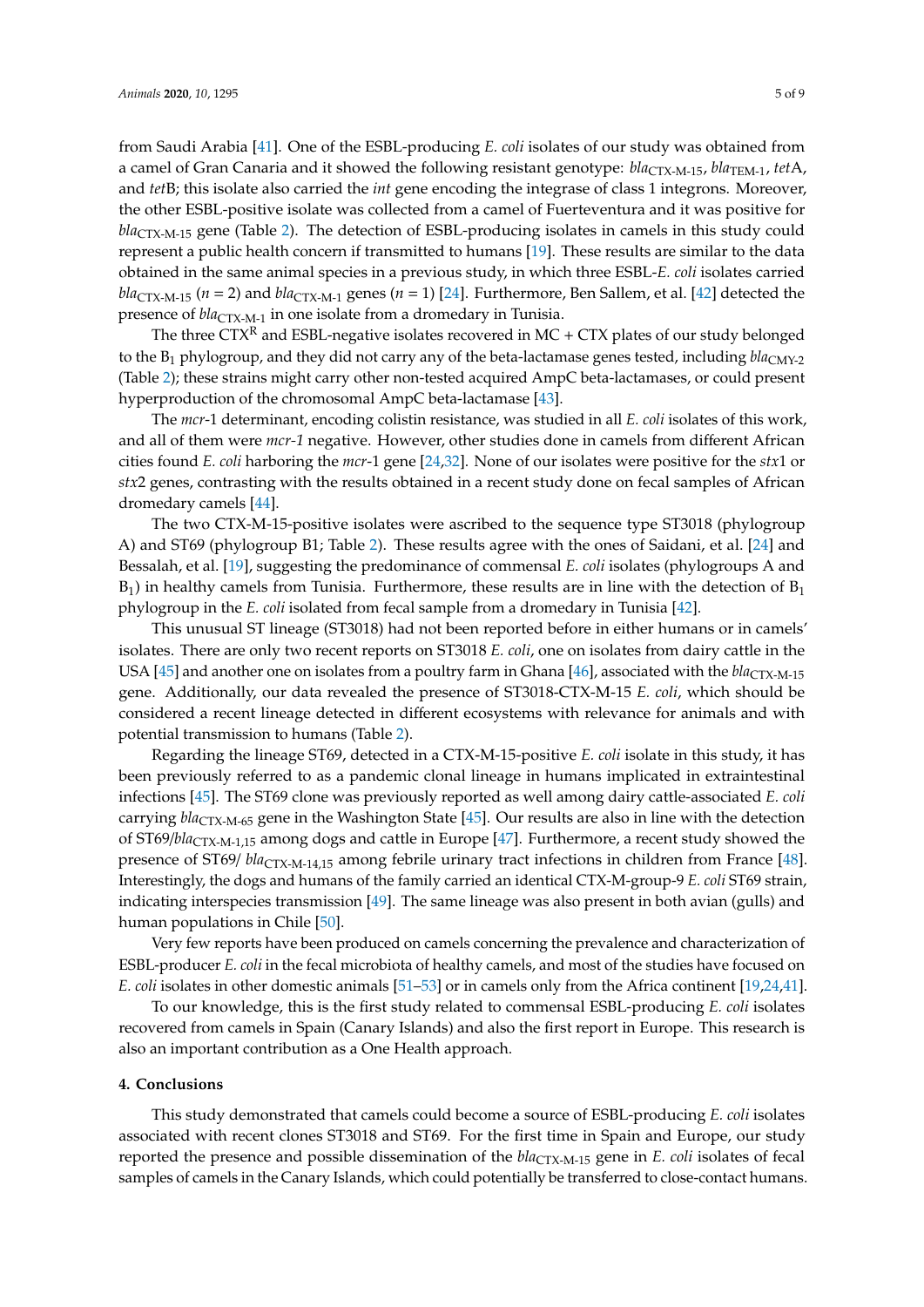These resistant bacteria should be monitored in the future, mostly in this type of animals that lives in such close contact with humans. Further research with a larger number of camels will be necessary to elucidate the role of *E. coli* in healthy and sick camels.

**Supplementary Materials:** The following are available online at http://[www.mdpi.com](http://www.mdpi.com/2076-2615/10/8/1295/s1)/2076-2615/10/8/1295/s1, Figure S1—Origin of camels' samples: Fuerteventura and Gran Canaria (Canary Islands, Spain).

**Author Contributions:** Conceptualization, M.T.T.-J. and P.P.; methodology, I.C., C.T. and P.P.; validation, V.S., G.I., C.T. and P.P.; investigation, I.C.; resources, M.T.T.-J., M.G.-M. and J.A.C.; funding acquisition: C.T. and P.P.; writing—original draft preparation, I.C.; supervision, G.I., C.T. and P.P. All authors have read and agreed to the published version of the manuscript.

**Funding:** Isabel Carvalho and Vanessa Silva gratefully acknowledge the PhD financial support of "Fundação para a Ciência e Tecnologia" (FCT – Portugal), through the references SFRH/BD/133266/2017 and SFRH/BD/137947/2018 (Medicina Clínica e Ciências da Saúde). Experimental work performed in the University of *La Rioja* was financed by the project SAF 2016-76571-R of the Agencia Estatal de Investigación (AEI) of Spain and the Fondo Europeo de Desarrollo Regional (FEDER) of EU.

**Conflicts of Interest:** The authors confirm that there are no known conflicts of interest associated with this publication. Preliminary results were presented as an abstract and poster presentation at the XVI Congresso Internacional Veterinário Montenegro, February 2020, Portugal.

### **References**

- <span id="page-5-0"></span>1. Marinho, C.; Igrejas, G.; Gonçalves, A.; Silva, N.; Santos, T.; Monteiro, R.; Gonçalves, D.; Rodrigues, T.; Poeta, P. Azorean wild rabbits as reservoirs of antimicrobial resistant Escherichia coli. *Anaerobe* **2014**, *30*, 116–119. [\[CrossRef\]](http://dx.doi.org/10.1016/j.anaerobe.2014.09.009) [\[PubMed\]](http://www.ncbi.nlm.nih.gov/pubmed/25246166)
- 2. Costa, D.; Poeta, P.; Saenz, Y.; Vinue, L.; Coelho, A.C.; Matos, M.; Rojo-Bezares, B.; Rodrigues, J.; Torres, C. Mechanisms of antibiotic resistance in Escherichia coli isolates recovered from wild animals. *Microb. Drug Resist.* **2008**, *14*, 71–77. [\[CrossRef\]](http://dx.doi.org/10.1089/mdr.2008.0795) [\[PubMed\]](http://www.ncbi.nlm.nih.gov/pubmed/18321208)
- 3. Radhouani, H.; Poeta, P.; Goncalves, A.; Pacheco, R.; Sargo, R.; Igrejas, G. Wild birds as biological indicators of environmental pollution: Antimicrobial resistance patterns of Escherichia coli and enterococci isolated from common buzzards (Buteo buteo). *J. Med. Microbiol.* **2012**, *61*, 837–843. [\[CrossRef\]](http://dx.doi.org/10.1099/jmm.0.038364-0) [\[PubMed\]](http://www.ncbi.nlm.nih.gov/pubmed/22403140)
- <span id="page-5-1"></span>4. Wang, J.; Ma, Z.-B.; Zeng, Z.-L.; Yang, X.-W.; Huang, Y.; Liu, J.-H. The role of wildlife (wild birds) in the global transmission of antimicrobial resistance genes. *Zool Res.* **2017**, *38*, 55–80. [\[CrossRef\]](http://dx.doi.org/10.24272/j.issn.2095-8137.2017.024)
- <span id="page-5-2"></span>5. Belas, A.; Salazar, A.S.; Gama, L.T.; Couto, N.; Pomba, C. Risk factors for faecal colonisation with Escherichia coli producing extended-spectrum and plasmid-mediated AmpC β-lactamases in dogs. *Vet. Rec.* **2014**, *175*, 202. [\[CrossRef\]](http://dx.doi.org/10.1136/vr.101978)
- 6. Marques, C.; Gama, L.T.; Belas, A.; Bergstrom, K.; Beurlet, S.; Briend-Marchal, A.; Broens, E.M.; Costa, M.; Criel, D.; Damborg, P.; et al. European multicenter study on antimicrobial resistance in bacteria isolated from companion animal urinary tract infections. *BMC Vet. Res.* **2016**, *12*, 213. [\[CrossRef\]](http://dx.doi.org/10.1186/s12917-016-0840-3)
- 7. Bourne, J.A.; Chong, W.L.; Gordon, D.M. Genetic structure, antimicrobial resistance and frequency of human associated Escherichia coli sequence types among faecal isolates from healthy dogs and cats living in Canberra, Australia. *PLoS ONE* **2019**, *14*, e0212867. [\[CrossRef\]](http://dx.doi.org/10.1371/journal.pone.0212867)
- 8. Zogg, A.L.; Simmen, S.; Zurfluh, K.; Stephan, R.; Schmitt, S.N.; Nuesch-Inderbinen, M. High Prevalence of Extended-Spectrum beta-Lactamase Producing Enterobacteriaceae Among Clinical Isolates From Cats and Dogs Admitted to a Veterinary Hospital in Switzerland. *Front. Vet. Sci.* **2018**, *5*, 62. [\[CrossRef\]](http://dx.doi.org/10.3389/fvets.2018.00062)
- <span id="page-5-3"></span>9. Carvalho, I.; Alonso, C.; Silva, V.; Pimenta, P.; Cunha, R.; Martins, C.; Igrejas, G.; Torres, C.; Poeta, P. Extended-Spectrum Beta-Lactamase-Producing Klebsiella pneumoniae Isolated from Healthy and Sick Dogs in Portugal. *Microb. Drug Resist.* **2020**, *26*, 709–715. [\[CrossRef\]](http://dx.doi.org/10.1089/mdr.2019.0205)
- <span id="page-5-4"></span>10. Cerquetti, M.; Giufrè, M.; García-Fernández, A.; Accogli, M.; Fortini, D.; Luzzi, I.; Carattoli, A. Ciprofloxacin-resistant, CTX-M-15-producing Escherichia coli ST131 clone in extraintestinal infections in Italy. *Clin. Microbiol. Infect.* **2010**, *16*, 1555–1558. [\[CrossRef\]](http://dx.doi.org/10.1111/j.1469-0691.2010.03162.x)
- 11. Valentin, L.; Sharp, H.; Hille, K.; Seibt, U.; Fischer, J.; Pfeifer, Y.; Michael, G.B.; Nickel, S.; Schmiedel, J.; Falgenhauer, L.; et al. Subgrouping of ESBL-producing Escherichia coli from animal and human sources: An approach to quantify the distribution of ESBL types between different reservoirs. *Int. J. Med. Microbiol.* **2014**, *304*, 805–816. [\[CrossRef\]](http://dx.doi.org/10.1016/j.ijmm.2014.07.015) [\[PubMed\]](http://www.ncbi.nlm.nih.gov/pubmed/25213631)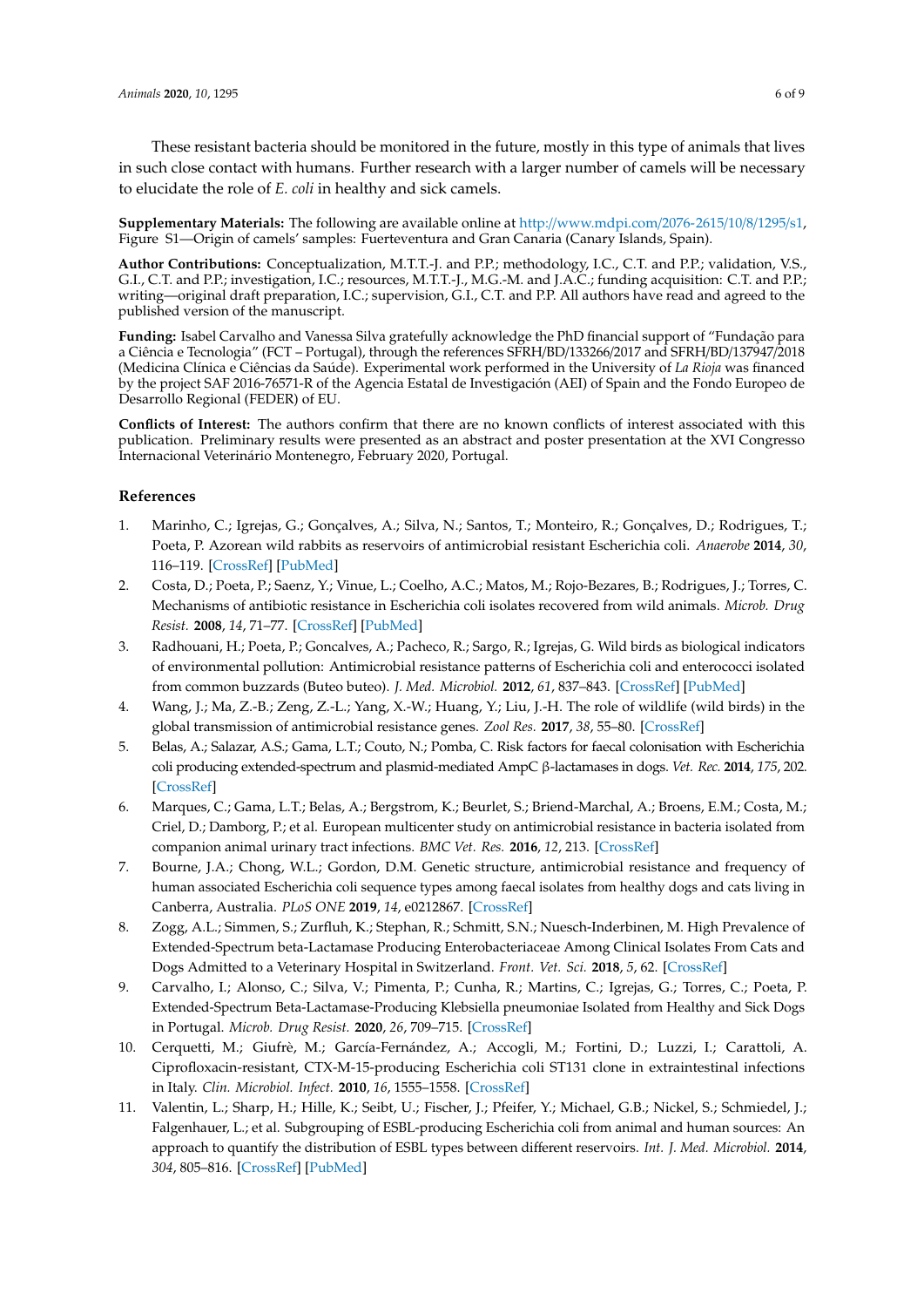- 12. Ulstad, C.R.; Solheim, M.; Berg, S.; Lindbaek, M.; Dahle, U.R.; Wester, A.L. Carriage of ESBL/AmpC-producing or ciprofloxacin non-susceptible Escherichia coli and Klebsiella spp. in healthy people in Norway. *Antimicrob. Resist. Infect. Control* **2016**, *5*, 57. [\[CrossRef\]](http://dx.doi.org/10.1186/s13756-016-0156-x) [\[PubMed\]](http://www.ncbi.nlm.nih.gov/pubmed/28018582)
- <span id="page-6-0"></span>13. Schmiedel, J.; Falgenhauer, L.; Domann, E.; Bauerfeind, R.; Prenger-Berninghoff, E.; Imirzalioglu, C.; Chakraborty, T. Multiresistant extended-spectrum β-lactamase-producing Enterobacteriaceae from humans, companion animals and horses in central Hesse, Germany. *BMC Microbiol.* **2014**, *14*, 187. [\[CrossRef\]](http://dx.doi.org/10.1186/1471-2180-14-187) [\[PubMed\]](http://www.ncbi.nlm.nih.gov/pubmed/25014994)
- <span id="page-6-1"></span>14. Bengtsson-Palme, J.; Angelin, M.; Huss, M.; Kjellqvist, S.; Kristiansson, E.; Palmgren, H.; Larsson, D.G.J.; Johansson, A. The Human Gut Microbiome as a Transporter of Antibiotic Resistance Genes between Continents. *Antimicrob. Agents Chemother.* **2015**, *59*, 6551–6560. [\[CrossRef\]](http://dx.doi.org/10.1128/AAC.00933-15) [\[PubMed\]](http://www.ncbi.nlm.nih.gov/pubmed/26259788)
- <span id="page-6-2"></span>15. Carvalho, I.; Silva, N.; Carrola, J.; Silva, V.; Currie, C.; Igrejas, G.; Poeta, P. Antibiotic Resistance. In *Antibiotic Drug Resistance*; Capelo-Martinez, J.-L., Lgrejas, G., Eds.; John Wiley & Sons: Hoboken, NJ, USA, 2019; pp. 239–259.
- <span id="page-6-3"></span>16. WHO World Health Organization. Global Priority List of Antibiotic-Resistant Bacteria to Guide Research. Discovery, and Development of New Antibiotics. 2017. Available online: http://[www.who.int](http://www.who.int/medicines/publications/WHO-PPL-Short_Summary_25Feb-ET_NM_WHO.pdf)/medicines/ publications/[WHO-PPL-Short\\_Summary\\_25Feb-ET\\_NM\\_WHO.pdf](http://www.who.int/medicines/publications/WHO-PPL-Short_Summary_25Feb-ET_NM_WHO.pdf) (accessed on 10 January 2020).
- <span id="page-6-4"></span>17. Iredell, J.; Brown, J.; Tagg, K. Antibiotic resistance in Enterobacteriaceae: Mechanisms and clinical implications. *BMJ* **2016**, *352*, h6420. [\[CrossRef\]](http://dx.doi.org/10.1136/bmj.h6420) [\[PubMed\]](http://www.ncbi.nlm.nih.gov/pubmed/26858245)
- <span id="page-6-5"></span>18. Day, M.J.; Rodriguez, I.; van Essen-Zandbergen, A.; Dierikx, C.; Kadlec, K.; Schink, A.K.; Wu, G.; Chattaway, M.A.; DoNascimento, V.; Wain, J.; et al. Diversity of STs, plasmids and ESBL genes among Escherichia coli from humans, animals and food in Germany, the Netherlands and the UK. *J. Antimicrob. Chemother.* **2016**, *71*, 1178–1182. [\[CrossRef\]](http://dx.doi.org/10.1093/jac/dkv485)
- <span id="page-6-6"></span>19. Bessalah, S.; Fairbrother, J.M.; Salhi, I.; Vanier, G.; Khorchani, T.; Seddik, M.M.; Hammadi, M. Antimicrobial resistance and molecular characterization of virulence genes, phylogenetic groups of Escherichia coli isolated from diarrheic and healthy camel-calves in Tunisia. *Comp. Immunol. Microbiol. Infect. Dis.* **2016**, *49*, 1–7. [\[CrossRef\]](http://dx.doi.org/10.1016/j.cimid.2016.08.008)
- <span id="page-6-7"></span>20. Dziri, R.; Klibi, N.; Alonso, C.A.; Jouini, A.; Ben Said, L.; Chairat, S.; Bellaaj, R.; Boudabous, A.; Ben Slama, K.; Torres, C. Detection of CTX-M-15-Producing Escherichia coli Isolates of Lineages ST131-B2 and ST167-A in Environmental Samples of a Tunisian Hospital. *Microb. Drug Resist.* **2016**, *22*, 399–403. [\[CrossRef\]](http://dx.doi.org/10.1089/mdr.2015.0354)
- <span id="page-6-8"></span>21. Alcala, L.; Alonso, C.A.; Simon, C.; Gonzalez-Esteban, C.; Oros, J.; Rezusta, A.; Ortega, C.; Torres, C. Wild Birds, Frequent Carriers of Extended-Spectrum β-Lactamase (ESBL) Producing Escherichia coli of CTX-M and SHV-12 Types. *Microb. Ecol.* **2016**, *72*, 861–869. [\[CrossRef\]](http://dx.doi.org/10.1007/s00248-015-0718-0)
- <span id="page-6-9"></span>22. Alonso, C.A.; Zarazaga, M.; Ben Sallem, R.; Jouini, A.; Ben Slama, K.; Torres, C. Antibiotic resistance in Escherichia coli in husbandry animals: The African perspective. *Lett. Appl. Microbiol.* **2017**, *64*, 318–334. [\[CrossRef\]](http://dx.doi.org/10.1111/lam.12724) [\[PubMed\]](http://www.ncbi.nlm.nih.gov/pubmed/28208218)
- 23. O'Keefe, A.; Hutton, T.A.; Schifferli, D.M.; Rankin, S.C. First Detection of CTX-M and SHV Extended-Spectrum β-Lactamases in Escherichia coli Urinary Tract Isolates from Dogs and Cats in the United States. *Antimicrob. Agents Chemother.* **2010**, *54*, 3489–3492. [\[CrossRef\]](http://dx.doi.org/10.1128/AAC.01701-09)
- <span id="page-6-12"></span>24. Saidani, M.; Messadi, L.; Mefteh, J.; Chaouechi, A.; Soudani, A.; Selmi, R.; Daaloul-Jedidi, M.; Ben Chehida, F.; Mamlouk, A.; Jemli, M.H.; et al. Various Inc-type plasmids and lineages of Escherichia coli and Klebsiella pneumoniae spreading blaCTX-M-15, blaCTX-M-1 and *mcr*-1 genes in camels in Tunisia. *J. Glob. Antimicrob. Resist.* **2019**, *19*, 280–283. [\[CrossRef\]](http://dx.doi.org/10.1016/j.jgar.2019.05.007)
- <span id="page-6-10"></span>25. Zorgani, A.; Almagatef, A.; Sufya, N.; Bashein, A.; Tubbal, A. Detection of CTX-M-15 Among Uropathogenic Escherichia coli Isolated from Five Major Hospitals in Tripoli, Libya. *Oman. Med. J.* **2017**, *32*, 322–327. [\[CrossRef\]](http://dx.doi.org/10.5001/omj.2017.61) [\[PubMed\]](http://www.ncbi.nlm.nih.gov/pubmed/28804585)
- <span id="page-6-11"></span>26. Carvalho, I.; Del Campo, R.; Sousa, M.; Silva, N.; Carrola, J.; Marinho, C.; Santos, T.; Carvalho, S.; Novoa, M.; Quaresma, M.; et al. Antimicrobial resistant Escherichia coli and Enterococcus spp. isolated from Miranda Donkey (Equus asinus): An old problem from a new source with a different approach. *J. Med. Microbiol.* **2017**, *66*, 191–202. [\[CrossRef\]](http://dx.doi.org/10.1099/jmm.0.000423) [\[PubMed\]](http://www.ncbi.nlm.nih.gov/pubmed/28260587)
- 27. Rumi, M.; Mas, J.; Elena, A.; Cerdeira, L.; Muñoz, M.E.; Lincopan, N.; Gentilini, É.R.; Conza, J.; Gutkind, G. Co-Occurrence of Clinically Relevant β-Lactamases and Mcr-1 Encoding Genes in Escherichia Coli from Companion Animals in Argentina. *Vet. Microbiol.* **2019**, *230*, 228–234. [\[CrossRef\]](http://dx.doi.org/10.1016/j.vetmic.2019.02.006)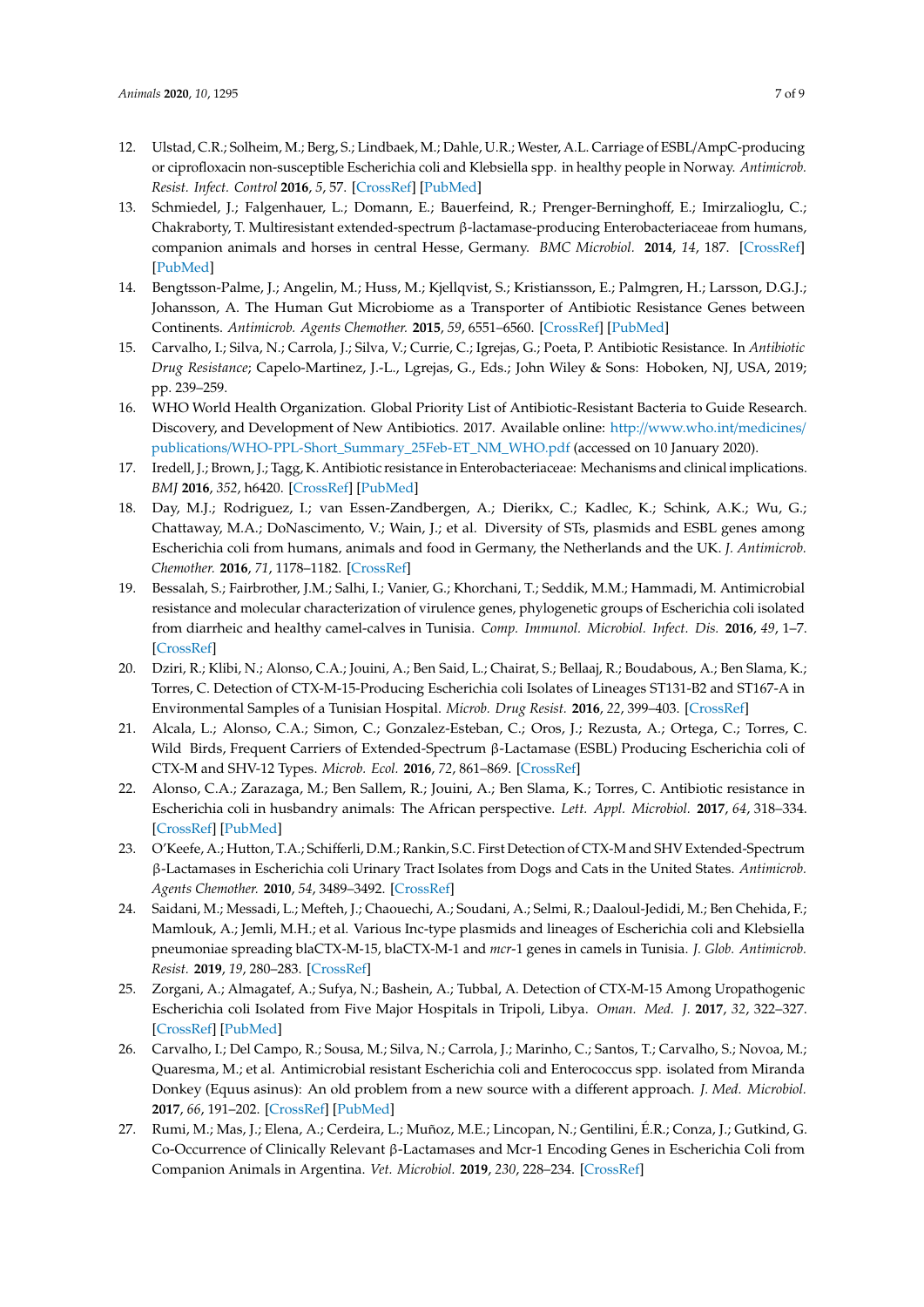- 28. Saputra, S.; Jordan, D.; Mitchell, T.; Wong, H.S.; Abraham, R.J.; Kidsley, A.; Turnidge, J.; Trott, D.J.; Abraham, S. Antimicrobial resistance in clinical Escherichia coli isolated from companion animals in Australia. *Vet. Microbiol.* **2017**, *211*, 43–50. [\[CrossRef\]](http://dx.doi.org/10.1016/j.vetmic.2017.09.014) [\[PubMed\]](http://www.ncbi.nlm.nih.gov/pubmed/29102120)
- 29. Suay-Garcia, B.; Galan, F.; Rodriguez-Iglesias, M.A.; Perez-Gracia, M.T. Detection and Characterization of Extended-Spectrum Beta-Lactamases-Producing Escherichia coli in Animals. *Vector Borne Zoonotic Dis.* **2019**, *19*, 115–120. [\[CrossRef\]](http://dx.doi.org/10.1089/vbz.2018.2333)
- <span id="page-7-0"></span>30. Ahmed, M.O.; Clegg, P.D.; Williams, N.J.; Baptiste, K.E.; Bennett, M. Antimicrobial resistance in equine faecal Escherichia coli isolates from North West England. *Ann. Clin. Microbiol. Antimicrob.* **2010**, *9*, 12. [\[CrossRef\]](http://dx.doi.org/10.1186/1476-0711-9-12)
- <span id="page-7-1"></span>31. Adamu, M.S.; Ugochukwu, I.C.I.; Idoko, S.I.; Kwabugge, Y.A.; Abubakar, N.S.; Ameh, J.A. Virulent gene profile and antibiotic susceptibility pattern of Shiga toxin-producing Escherichia coli (STEC) from cattle and camels in Maiduguri, North-Eastern Nigeria. *Trop. Anim. Health Prod.* **2018**, *50*, 1327–1341. [\[CrossRef\]](http://dx.doi.org/10.1007/s11250-018-1565-z) [\[PubMed\]](http://www.ncbi.nlm.nih.gov/pubmed/29564631)
- <span id="page-7-2"></span>32. Rhouma, M.; Bessalah, S.; Salhi, I.; Theriault, W.; Fairbrother, J.M.; Fravalo, P. Screening for fecal presence of colistin-resistant Escherichia coli and mcr-1 and mcr-2 genes in camel-calves in southern Tunisia. *Acta Vet. Scand.* **2018**, *60*, 35. [\[CrossRef\]](http://dx.doi.org/10.1186/s13028-018-0389-1)
- <span id="page-7-3"></span>33. CLSI Clinical and Laboratory Standards Institute. *Performed Standards for Antimicrobial Susceptibility Testing*, 28th ed.; CLSI: Wayne, PA, USA, 2018.
- <span id="page-7-4"></span>34. Ben Tanfous, F.; Alonso, C.A.; Achour, W.; Ruiz-Ripa, L.; Torres, C.; Ben Hassen, A. First Description of KPC-2-Producing Escherichia coli and ST15 OXA-48-Positive Klebsiella pneumoniae in Tunisia. *Microb. Drug Resist.* **2017**, *23*, 365–375. [\[CrossRef\]](http://dx.doi.org/10.1089/mdr.2016.0090)
- <span id="page-7-5"></span>35. Hassen, B.; Abbassi, M.S.; Ruiz-Ripa, L.; Mama, O.M.; Hassen, A.; Torres, C.; Hammami, S. High prevalence of mcr-1 encoding colistin resistance and first identification of  $bla_{CTX-M-55}$  in ESBL/CMY-2-producing Escherichia coli isolated from chicken faeces and retail meat in Tunisia. *Int. J. Food Microbiol.* **2019**, *318*, 108478. [\[CrossRef\]](http://dx.doi.org/10.1016/j.ijfoodmicro.2019.108478) [\[PubMed\]](http://www.ncbi.nlm.nih.gov/pubmed/31855787)
- <span id="page-7-6"></span>36. Ruiz, E.; Saenz, Y.; Zarazaga, M.; Rocha-Gracia, R.; Martinez-Martinez, L.; Arlet, G.; Torres, C. Qnr, aac(6')-Ib-cr and qepA genes in Escherichia coli and Klebsiella spp.: Genetic environments and plasmid and chromosomal location. *J. Antimicrob. Chemother.* **2012**, *67*, 886–897. [\[CrossRef\]](http://dx.doi.org/10.1093/jac/dkr548) [\[PubMed\]](http://www.ncbi.nlm.nih.gov/pubmed/22223228)
- <span id="page-7-7"></span>37. Clermont, O.; Bonacorsi, S.; Bingen, E. Rapid and Simple Determination of the Escherichia coli Phylogenetic Group. *Appl. Environ. Microbiol.* **2000**, *66*, 4555–4558. [\[CrossRef\]](http://dx.doi.org/10.1128/AEM.66.10.4555-4558.2000)
- <span id="page-7-8"></span>38. PubMLST. Escherichia Coli (Achtman) MLST Locus/Sequence Definitions Database. The Department of Zoology, University of Oxford, UK. Available online: https://pubmlst.org/bigsdb?db=[pubmlst\\_ecoli\\_](https://pubmlst.org/bigsdb?db=pubmlst_ecoli_achtman_seqdef) [achtman\\_seqdef](https://pubmlst.org/bigsdb?db=pubmlst_ecoli_achtman_seqdef) (accessed on 20 May 2020).
- <span id="page-7-9"></span>39. Dutta, U.; Hossain, M.T.; Das, M.; Siddique, M.; Sarker, C.; Rana, M. Identification of microflora isolated from apparantly healthy camels in Bangladesh. *Int. J. Biol. Res.* **2010**, *2*, 1–6.
- <span id="page-7-10"></span>40. Al-Ruwaili, M.A.; Khalil, O.M.; Selim, S.A. Viral and bacterial infections associated with camel (Camelus dromedarius) calf diarrhea in North Province, Saudi Arabia. *Saudi J. Biol. Sci.* **2012**, *19*, 35–41. [\[CrossRef\]](http://dx.doi.org/10.1016/j.sjbs.2011.10.001) [\[PubMed\]](http://www.ncbi.nlm.nih.gov/pubmed/23961160)
- <span id="page-7-11"></span>41. Fadlelmula, A.; Al-Hamam, N.A.; Al-Dughaym, A.M. A potential camel reservoir for extended-spectrum beta-lactamase-producing Escherichia coli causing human infection in Saudi Arabia. *Trop. Anim. Health Prod.* **2016**, *48*, 427–433. [\[CrossRef\]](http://dx.doi.org/10.1007/s11250-015-0970-9)
- <span id="page-7-12"></span>42. Ben Sallem, R.; Ben Slama, K.; Saenz, Y.; Rojo-Bezares, B.; Estepa, V.; Jouini, A.; Gharsa, H.; Klibi, N.; Boudabous, A.; Torres, C. Prevalence and characterization of extended-spectrum beta-lactamase (ESBL) and CMY-2-producing Escherichia coli isolates from healthy food-producing animals in Tunisia. *Foodborne Pathog. Dis.* **2012**, *9*, 1137–1142. [\[CrossRef\]](http://dx.doi.org/10.1089/fpd.2012.1267)
- <span id="page-7-13"></span>43. Briñas, L.; Zarazaga, M.; Sáenz, Y.; Ruiz-Larrea, F.; Torres, C. Beta-lactamases in ampicillin-resistant Escherichia coli isolates from foods, humans, and healthy animals. *Antimicrob. Agents Chemother.* **2002**, *46*, 3156–3163. [\[CrossRef\]](http://dx.doi.org/10.1128/AAC.46.10.3156-3163.2002)
- <span id="page-7-14"></span>44. Baschera, M.; Cernela, N.; Stevens, M.J.A.; Liljander, A.; Jores, J.; Corman, V.M.; Nuesch-Inderbinen, M.; Stephan, R. Shiga toxin-producing Escherichia coli (STEC) isolated from fecal samples of African dromedary camels. *One Health* **2019**, *7*, 100087. [\[CrossRef\]](http://dx.doi.org/10.1016/j.onehlt.2019.100087)
- <span id="page-7-15"></span>45. Afema, J.A.; Ahmed, S.; Besser, T.E.; Jones, L.P.; Sischo, W.M.; Davis, M.A. Molecular epidemiology of dairy cattle-associated Escherichia coli carrying blaCTX-M genes in Washington State. *Appl. Environ. Microbiol.* **2018**, *84*, e02430-17. [\[CrossRef\]](http://dx.doi.org/10.1128/AEM.02430-17)